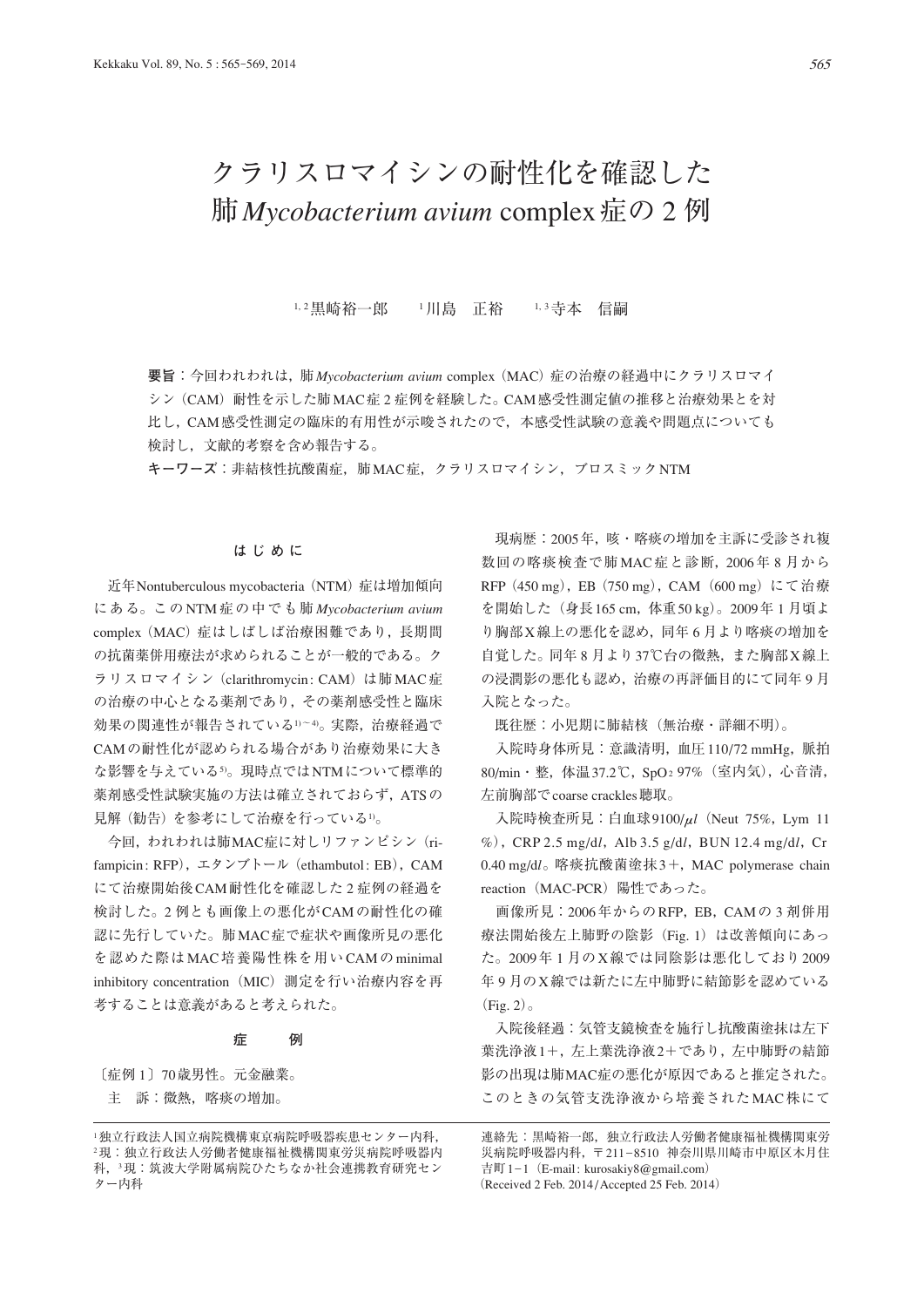CAM感受性検査を行い耐性(MIC > 32μg/m*l*)と判明 したためCAMを中止し,RFP,EB,カナマイシン(kanamycin: KM)の併用治療に変更した。徐々に解熱し、胸 部X線上の陰影も改善を認め退院となった。

 本症例において約 2 年前からのMAC培養陽性保存株 のCAMのMICを経時的に測定した(Fig. 2)。画像上の 悪化を認めた2008年 9 月の検体ではCAMのMIC 0.5μg/ m*l*と感受性であったが,以後2009年 1 月の検体で耐性 化(MIC > 32μg/m*l*)が認められた。

〔症例 2〕83歳女性。主婦。

主 訴:発熱,食欲不振,全身倦怠感。

 現病歴:2005年,体重減少を主訴に受診し複数回の喀 痰検査で肺 MAC 症の診断となり,RFP(300 mg),EB (500 mg), CAM (600 mg) を開始した (身長150 cm, 体 重40 kg)。以後経過良好にて治療を継続した。その後徐々 に発熱,食欲不振,全身倦怠感などの全身症状の悪化を 認めた。2009年 1 月の胸部X線では左上肺野陰影の悪化 がみられた。その後も徐々にADLの低下あり,微熱・喀



Fig. 1 Chest X-ray and CT scans of case 1, 2006 year

a : The chest radiograph demonstrates consolidation with cavities. b, c : Chest computed tomography demonstrates consolidation with cavities and air bronchograms in left lung, centrilobular granular legions in right lung.



RFP: rifampicin EB: ethambutol CAM: clarithromycin KM: kanamycin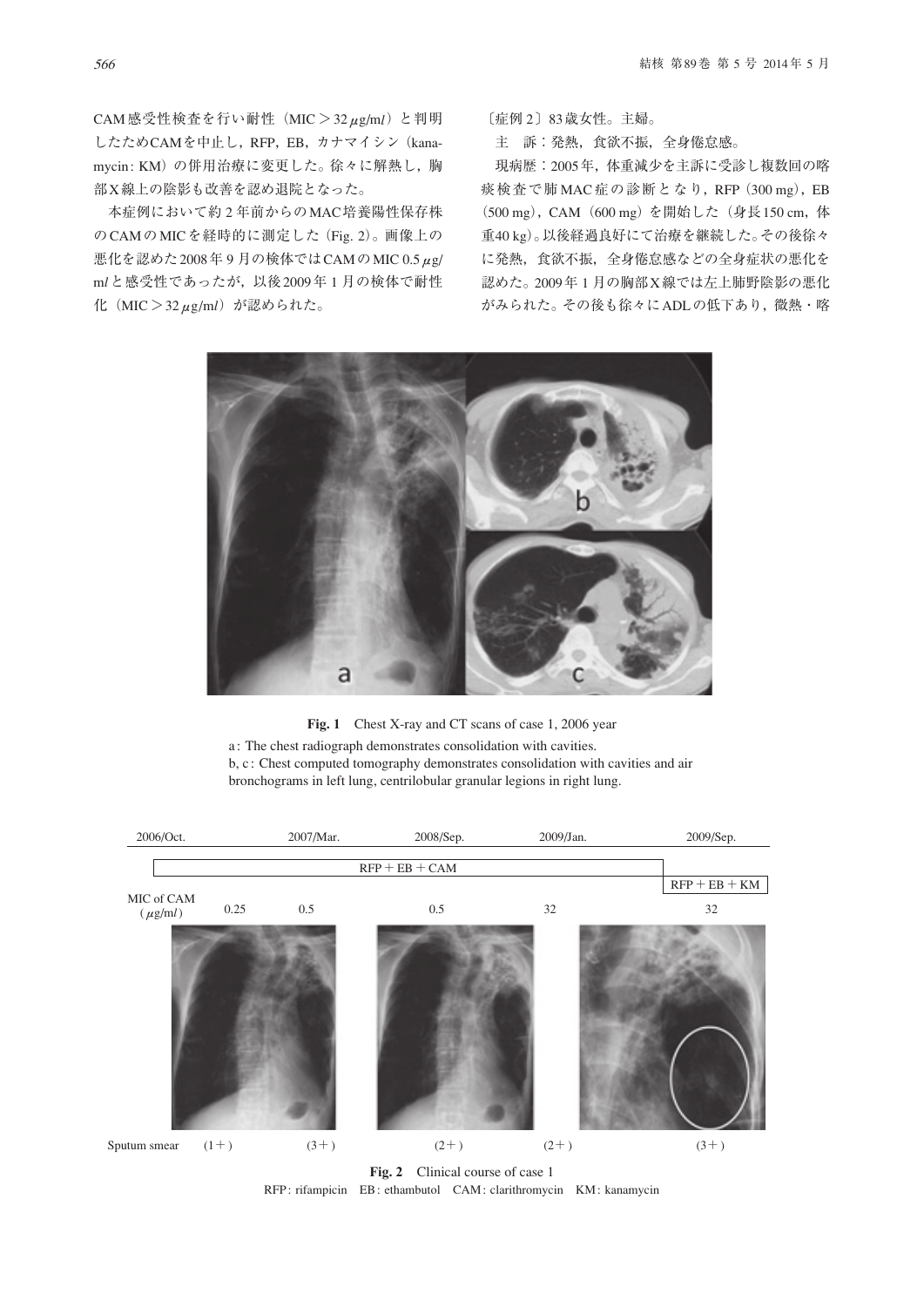痰の増加などの症状の悪化を認めていた。同年 9 月,39 ℃台の発熱を認め精査加療目的に入院となった。

既往歴:なし。

入院時身体所見: 意識やや混濁あり (JCS I-2), 血圧 110/75 mmHg, 脈拍85/min · 整, 体温38.5℃, SpO2 94% (室内気),心音清,両肺尖部でcoarse crackles聴取。

 入院時検査所見:白血球8800/μ*l*(Neut 87%,Lym 10 %), CRP 21.8 mg/d*l*, Alb 3.0 g/d*l*, BUN 15.4 mg/d*l*, Cr 0.37 mg/d*l*。喀痰抗酸菌塗抹3 +,MAC-PCR陽性であっ た。

画像所見:2005年X線で左上葉を中心に浸潤影を認

め,CTでは左上葉に気管支透亮像を伴う浸潤影を認め た(Fig. 3)。治療開始後も徐々に同陰影は悪化し,今回 入院時X線では肺容積の減少, 両上葉の浸潤影の悪化を 認めた (Fig. 4)。

 入院後経過: 2009年 9 月のMAC培養株にて,CAM耐 性(MIC > 32μg/m*l*)と判明しCAMを中止した。他剤 による治療を考慮したが,入院時ADL低下を認め嚥下 性肺炎も併発していたため,これ以上のMAC治療の変 更は困難と考えられた。以後薬剤は中止し症状緩和およ び対症療法に重点をおいた。

本症例においても約 2 年前からのMAC培養陽性保存



**Fig. 3** Chest X-ray and CT scans of case 2, 2005 year

a : The chest radiograph demonstrates consolidation in left lung, granular legions in right lung. b : Chest computed tomography demonstrates consolidation in middle lobe of right lung.



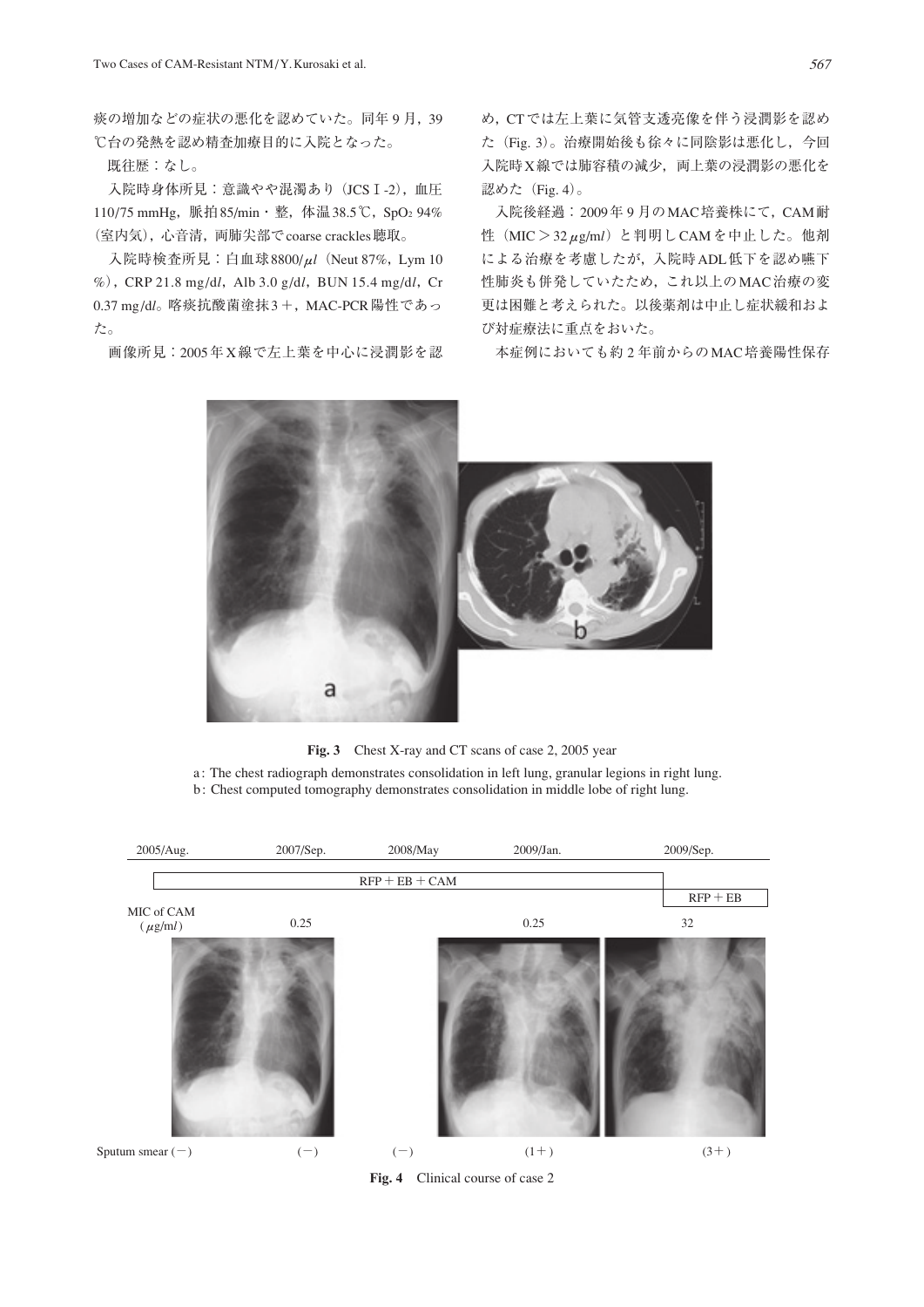株のCAMのMICを経時的に測定した(Fig. 4)。細菌性 肺炎の影響も否定はできないが,画像上の悪化を認めた 2009年 1 月の検体ではCAMのMICは0.25μg/m*l* と感受 性であったが, 2009年9月の検体で耐性化 (MIC>32 $\mu$ g /m*l*)を確認している。このときにはすでに症状の悪化 を認めていた。

上記2症例において2年前の保存MAC (CAM感受性) 株と今回のMAC(CAM耐性)株のVariable Numbers of Tandem Repeats (VNTR) 型別解析を施行したところ, 2007年と2009年の株は同一菌株であることを確認した。 治療経過中でのMAC他菌株の再感染は否定的であり, 同一菌株におけるCAM耐性化であることが確認された。

#### **考 察**

 肺MAC症は近年増加傾向にあり,治療の重要性も増 している。これまでに診断基準や治療法は示されてきて いるが,治療開始基準や治療効果と予後との関係は必ず しも明らかではない67。一般的に、胸部画像所見の明 らかな増悪を認めない肺MAC症例は治療を開始する必 要はないが,増悪を認める肺MAC症例ではCAMを含め た多剤併用化学療法を行い,治療抵抗性の場合は早期に アミノグリコシド系薬などさらなる薬剤の追加が検討さ れている1)の。

 現状では,肺MAC症では,CAMを中心としてRFP, EBによる 3 剤併用療法が標準的治療として推奨されて いる1) 6。したがって, key drug である CAMの耐性化は疾 病の制御の重大な障害となり,大きな問題である。すで にこのCAMの耐性化の危険因子や耐性化獲得における 遺伝子の変異が検討され報告されている8)~10)。しかし, 実際の症例でCAM感受性測定値の推移と治療経過との 関連を詳細に検討した報告はなく,CAM耐性化が症状 や画像の悪化に先行するのか,またはそれらの悪化がみ られた後、CAM耐性化が生ずるのかは必ずしも明らか ではない。今回のわれわれが追跡した 2 例は,画像上の 悪化がCAMの耐性化の確認に先行していた。症例 1 で は症状の悪化の前にCAMの耐性化を確認できた。この 2 例の成績のみから推論は困難であるが,少なくとも画 像上の悪化がみられるときにはCAM感受性測定を行い, 耐性化の有無を確認することは,治療内容の変更に明確 な指針を与えるものと考えられる。

CAM耐性の要因としては単剤投与の経過や有空洞例 に多いとされている8)。2 症例ともにコンプライアンス は良好で,3 剤での治療を継続されていた。症例 1 は有 空洞症例であるが,症例 2 は非空洞症例であった。とも に治療歴は 3 年以上の長期投与となっており,3 剤治療 ではあるが長期投与自体もCAM耐性化の一因となって いる可能性は否定できないと考えた。

 肺MAC症の臨床的悪化は緩徐な場合があり,経過観 察している間に治療内容の変更が遅れる場合がしばしば ある。そこで,治療の有効性の判断に迷う場合にCAM 感受性を測定することで,的確な判断を行うことが可能 であると考えられる。

 しかし,CAM感受性試験には問題点もある。感受性 測定には菌の株が樹立される必要があり,最低でも 1 週 間以上の時間を要する。通常,抗菌薬の変更のためには リアルタイムの評価が必要であるが,タイムラグが生ず るという問題がある。したがって,長期治療症例などで は,症状の悪化がなくとも定期的に喀痰の塗抹・培養検 査を行い,治療効果を判定し,また培養陽性株が得られ たかを把握しておくことは,治療効果を正しく,遅れず に判定するうえで重要と考えられる11) 12)。

以上より、われわれは今後肺MAC症の治療戦略を考 えるうえで,特に症状や画像所見の悪化を認める場合に はMAC培養陽性株を用い,CAMのMIC測定を行って耐 性化の有無の判断を行うべきであると考える。そこで 個々の症例により治療内容を検討し,得られたデータの 蓄積と解析が今後も重要であると言える。

#### **謝 辞**

本2症例における,MAC培養株のVNTR型別解析を 施行していただいた国立病院機構東名古屋病院小川賢二 先生に深謝いたします。

著者のCOI (conflicts of interest) 開示:本論文発表内 容に関して特になし。

#### **文 献**

- 1 ) American Thoracic Society: Diagnosis treatment and Prevention of Nontuberculous Mycobacterial Disease. Am J Respir Crit Care Med. 2007; 175; 367-416.
- 2 ) Hasegawa N, Nishimura T, Ohtani S, et al.: Therapeutic Effects of Various Initial Combinations of Chemotherapy Including Clarithromycin Against *Mycobacterium avium* Complex Pulmonary Disease. Chest. 2009; 136: 1569-1575.
- 3 ) Wallace RJ Jr, Brown BA, Griffith DE, et al.: Initial clarithromycin monotherapy for *Mycobacterium aviumintracellulare* complex lung disease. Am J Respir Crit Care Med. 1994; 149; 1335-1341.
- 4 ) Heifets LB, et al.: Clarithromycin against *Mycobacterium avium* complex infections. Tubercle and Lung Disease. 1996 ; 77 ; 19‒26.
- 5 ) Tanaka E, Kimoto T, Tsuyuguchi K, et al.: Effect of Clarithromycin Regimen for *Mycobacterium avium* Complex Pulmonary Disease. Am J Respir Crit Care Med. 1999 ; 160 : 866‒872.
- 6 )日本結核病学会非結核性抗酸菌症対策委員会, 日本呼